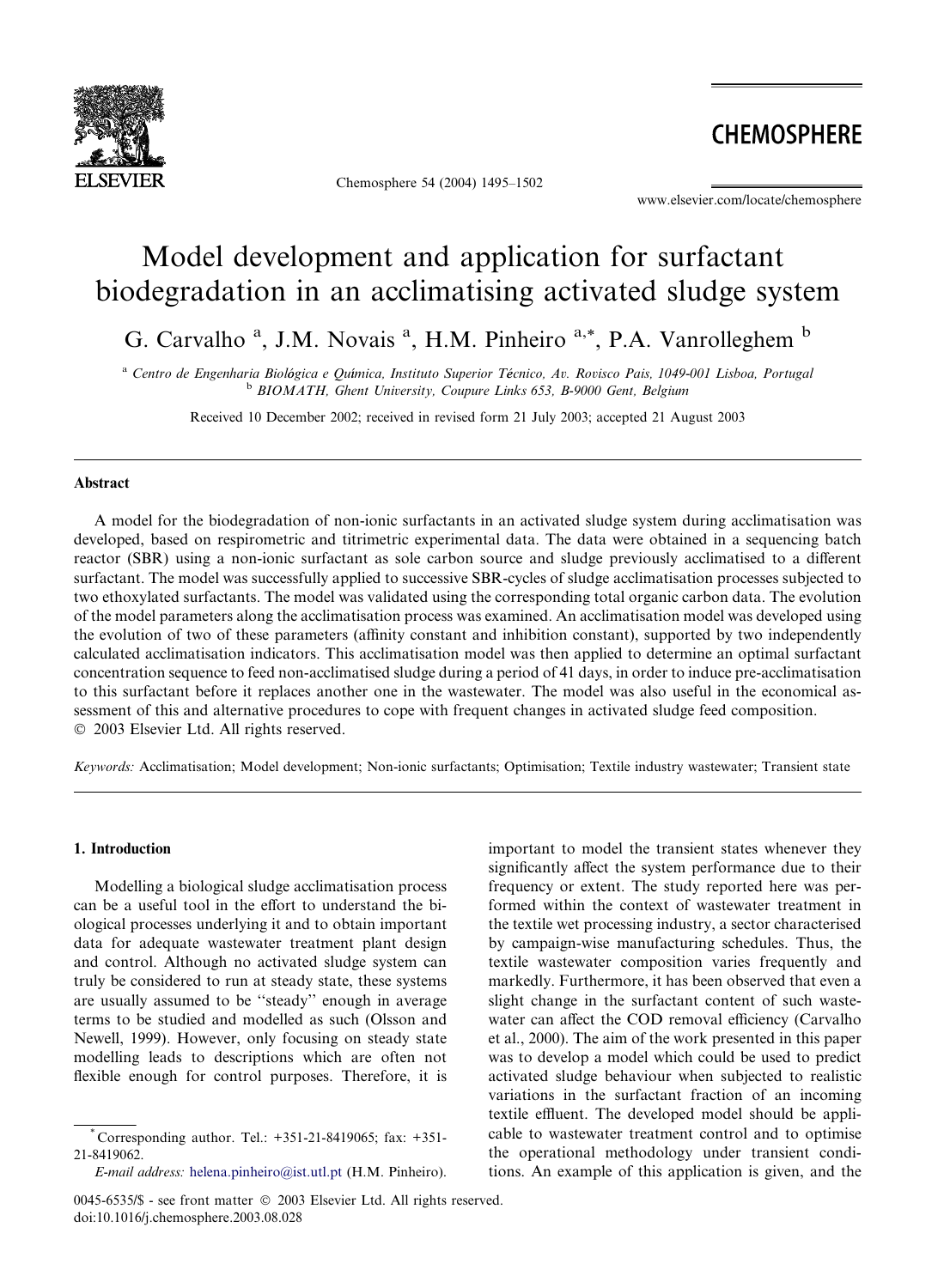## Nomenclature

| a                                    | acclimatisation rate constant for $K_{S1,\text{acc}}$<br>$(mgCOD min/l)^{-1}$ | $K_{S_2}$             | heterotrophic affinity constant for $S_2$<br>$(mg\text{COD/l})$            |  |  |  |
|--------------------------------------|-------------------------------------------------------------------------------|-----------------------|----------------------------------------------------------------------------|--|--|--|
| $\boldsymbol{b}$                     | affinity constant for $K_{S_1,\text{acc}}$ (mgCOD/l)                          | $r_{\rm O}$           | exogenous respiration rate (mg/l min)                                      |  |  |  |
| $b_{\rm H}$                          | decay rate coefficient of heterotrophic bio-                                  | $S_1$                 | concentration of surfactant in its initial form                            |  |  |  |
|                                      | mass $(min^{-1})$                                                             |                       | (first COD fraction) (mg COD/l)                                            |  |  |  |
| $\mathcal{C}$                        | acclimatisation rate constant for $K_{I,acc}$                                 | $S_2$                 | concentration of surfactant's metabolites                                  |  |  |  |
|                                      | $(min^{-1})$                                                                  |                       | (second COD fraction) (mgCOD/l)                                            |  |  |  |
| $\overline{d}$                       | affinity constant for $K_{I,acc}$ (mgCOD/l)                                   | S <sub>3</sub>        | concentration of the surfactant's secondary                                |  |  |  |
| $k_3$                                | first-order kinetic constant for heterotrophic                                |                       | metabolite (third COD fraction) (mgCOD/l)                                  |  |  |  |
|                                      | growth on $S_3$ (mgCOD/lmin)                                                  | $\mathbf{f}$          | assay time after surfactant feed (min)                                     |  |  |  |
| k <sub>h</sub>                       | hydrolysis rate constant for $S_1$ (min <sup>-1</sup> )                       | $X_{\rm H}$           | active heterotrophic biomass concentration                                 |  |  |  |
| $K_I$                                | inhibition constant for $S_2$ (mgCOD/l)                                       |                       | $(mg\text{COD/l})$                                                         |  |  |  |
| $K_{\rm I,0}$                        | constitutive inhibition constant exhibited by                                 | $Y_{\rm H_2}$         | yield of heterotrophic biomass for $S_2$                                   |  |  |  |
|                                      | non-acclimatised sludge (mgCOD/l)                                             |                       | (mgCOD/mgCOD)                                                              |  |  |  |
| $K_{I,acc}$                          | inhibition constant increment resulting from                                  | $Y_{\rm H_2}$         | yield of heterotrophic biomass for $S_3$                                   |  |  |  |
|                                      | acclimatisation (mgCOD/l)                                                     |                       | (mgCOD/mgCOD)                                                              |  |  |  |
| $K_{\text{I},\text{acc},\text{max}}$ | maximum value for $K_{I,acc}$ (mgCOD/l)                                       | $\beta$               | transition parameter                                                       |  |  |  |
| $K_{S_1}$                            | hydrolysis affinity constant for $S_1$ (mgCOD/l)                              |                       | $\mu_{\rm H}$ , and $\mu_{\rm H}$ , specific growth rates of heterotrophic |  |  |  |
| $K_{S_{1,0}}$                        | constitutive $S_1$ hydrolysis affinity constant                               |                       | biomass on $S_2$ and $S_3$ , respectively (min <sup>-1</sup> )             |  |  |  |
|                                      | exhibited by non-acclimatised<br>sludge                                       | $\mu_{\text{maxH}_2}$ | maximum specific growth rate on $S_2$                                      |  |  |  |
|                                      | (mg COD/l)                                                                    |                       | $(min^{-1})$                                                               |  |  |  |
| $K_{S_1, \text{acc}}$                | $S_1$ hydrolysis affinity constant reduction re-                              | $v_{S_3}$             | yield of conversion of $S_2$ into $S_3$ (mgCOD/                            |  |  |  |
|                                      | sulting from acclimatisation (mgCOD/l)                                        |                       | mgCOD                                                                      |  |  |  |
|                                      | $K_{S_1,\text{acc,max}}$ maximum value for $K_{S_1,\text{acc}}$ (mgCOD/l)     | τ                     | transition time constant (min)                                             |  |  |  |
|                                      |                                                                               |                       |                                                                            |  |  |  |

suitability of the model to support an economic evaluation of alternatives for wastewater treatment plant (WWTP) design and operation is also evidenced.

Surfactants were selected as the sole carbon source fed to the studied activated sludge system as they represent one of the highest COD fractions in textile wastewaters (Knutzen and Wenzel, 1996). The ethoxylated non-ionic type is the most commonly employed surfactant class in textile wet processing (Patoczka and Pulliam, 1990). The biodegradation of polyethoxylated surfactants is known to begin either by the stepwise oxidation of the ethoxylated chain (Kravetz, 1981; Brunner et al., 1988; Ahel et al., 1994; Maki et al., 1994; Tidswell et al., 1996) or by the alkanol– or alkylphenol– ether bond cleavage. The latter, more common in linear alkyl ethoxylates (LAE), is followed by rapid degradation of the hydrophobic moiety and slower degradation of the ethoxylate chain (Swisher, 1987).

# 2. Materials and methods

The experimental data were obtained with an activated sludge sequencing batch reactor (SBR) of 4.8 l capacity, operated on a 24 h-cycle, connected to a 0.8 l, closed respirometric cell. A basic nutrient solution ex-

- $S<sub>1</sub>$  concentration of surfactant in its initial form
- $S_2$  concentration of surfactant's metabolites
- $S_3$  concentration of the surfactant's secondary metabolite (third COD fraction) (mgCOD/l)
- 
- $Y_{\text{H}_2}$  yield of heterotrophic biomass for  $S_2$
- 
- $\mu_{\rm H_2}$  and  $\mu_{\rm H_3}$  specific growth rates of heterotrophic biomass on  $S_2$  and  $S_3$ , respectively (min<sup>-1</sup>)
- 
- 

cluding the carbon source was fed at the beginning of each cycle. The surfactant was added to the medium at the end of the fill phase and it consisted of a polyethoxylate 4- or 10-lauryl ether (identified as Brij 30 and POE 10-LE, respectively), both laboratory-grade products from Sigma, USA. A hydraulic retention time of 26 h was imposed and the sludge retention time was set at 10 and 15 days, respectively for the Brij 30 and the POE 10-LE assays.

Sludge activity during the aerated phase was monitored by closed respirometry. The uptake of surfactants was followed by measurements of non-ionic surfactant concentration (NIO) using a titrimetric method with a specific electrode and a reference Ag/AgCl electrode (Metrohm, Switzerland, Application Bulletin No. 230/1e). COD and total suspended solids (TSS) were determined by standard methods (American Public Health Association, 1995). Total organic carbon (TOC) was measured in a Dhormann (USA) apparatus, model DC-190, according to the manufacturer's instructions. Dissolved oxygen was measured in the respirometric cell with a YSI (USA) Biological Oxygen Monitor, model 5300. The SBR was inoculated with sludge from an urban WWTP (Beirolas, Loures, Portugal) receiving a mixed domestic–industrial wastewater. Other details concerning the feed composition and maintenance, and employed monitoring techniques are described elsewhere (Carvalho et al., 2001, 2002).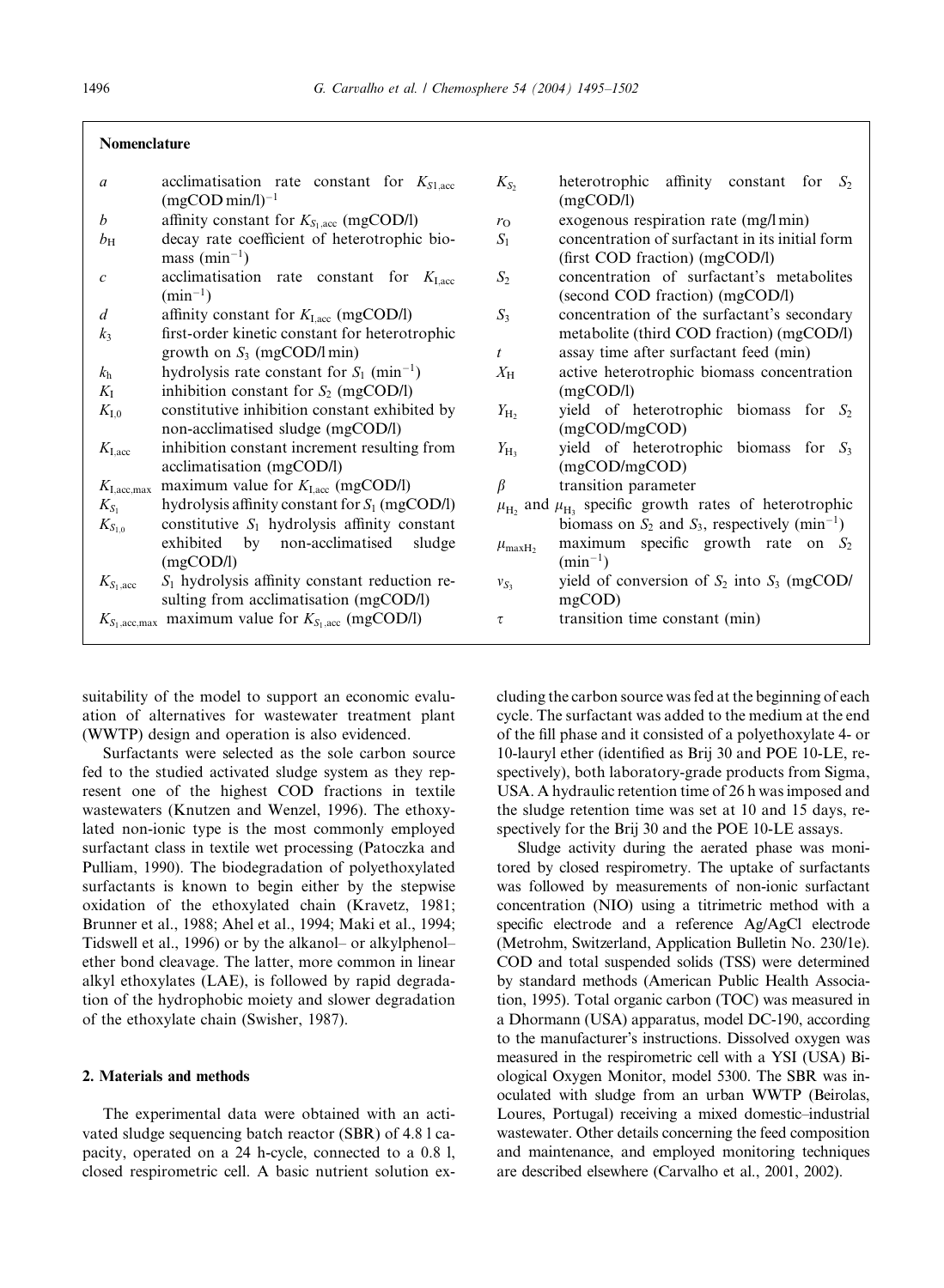Sludge acclimatisation to Brij 30 was followed along five 24-h SBR cycles. The process was monitored by respirometry and COD, TOC and NIO measurements during the first, second, fourth and fifth cycles. The acclimatisation to POE 10-LE was followed for up to 21 SBR cycles, all monitored except cycles 4, 10, 11, 16–18 and 20. The tested models were fitted to the experimental, respirometric and NIO data automatically, by means of the WEST® (Hemmis NV, Kortrijk, Belgium) modelling and simulation software environment (Vanhooren et al., 2003). The automatic parameter estimation procedure consisted of minimising the weighted sum of squared errors (SSE) for a set of parameters using the Simplex method. The weights used in the fitting multivariable criterion were 1000 and 0.0001 for respirometric and NIO data, respectively, so as to correct the different orders of magnitude and accuracies of the two types of data.

#### 3. Results and discussion

3.1. Development of a dynamic model for surfactant biodegradation

#### 3.1.1. Model development

A preliminary, qualitative analysis of the results (Carvalho et al., 2000, 2002) suggested that saturation and inhibition effects were involved in this surfactant biodegradation system. However, simple Monod and Haldane models based on a single carbon source were not able to predict the wide variety of respirometric profiles (see Fig. 1) obtained from the acclimatisation process, such as multiple-peak respirograms, initial ascending slopes or ''shoulders'' in the descending part of the respirogram. Respirograms obtained with nonacclimatised sludge indicated that the degradation of non-ionic surfactants might be occurring in multiple, successive steps (Carvalho et al., 2000). Indeed, the original surfactant molecule and its successive metabolites can be regarded as different substrates which are degraded by different enzymes or bacterial consortia with different kinetic character. This is supported by the fact that the metabolic pathways proposed for the degradation of ethoxylate surfactants both include the sequential degradation, at different rates, of different parts of the initial molecule. Some of the intermediates can eventually be resistant to biodegradation by nonacclimatised sludge.

In view of this, a dynamic model was developed (Eqs. (1)–(8) and (10)) in which primary degradation of the intact surfactant molecule (a COD fraction identified as  $S_1$ ) was considered to be an enzymatic conversion, with no growth associated to it (Grady, personal



Fig. 1. Experimental respirometric data  $(\bullet)$ ,  $r_0$  values predicted by the model  $(-)$  and NIO data  $(\diamond)$  for the first SBR cycle of the acclimatisation process to Brij 30 (weighted  $SSE = 8.3$ ) and for the third, 14th and 21st cycles of the acclimatisation process to POE 10-LE (weighted  $SSE = 25$ , 20 and 62, respectively).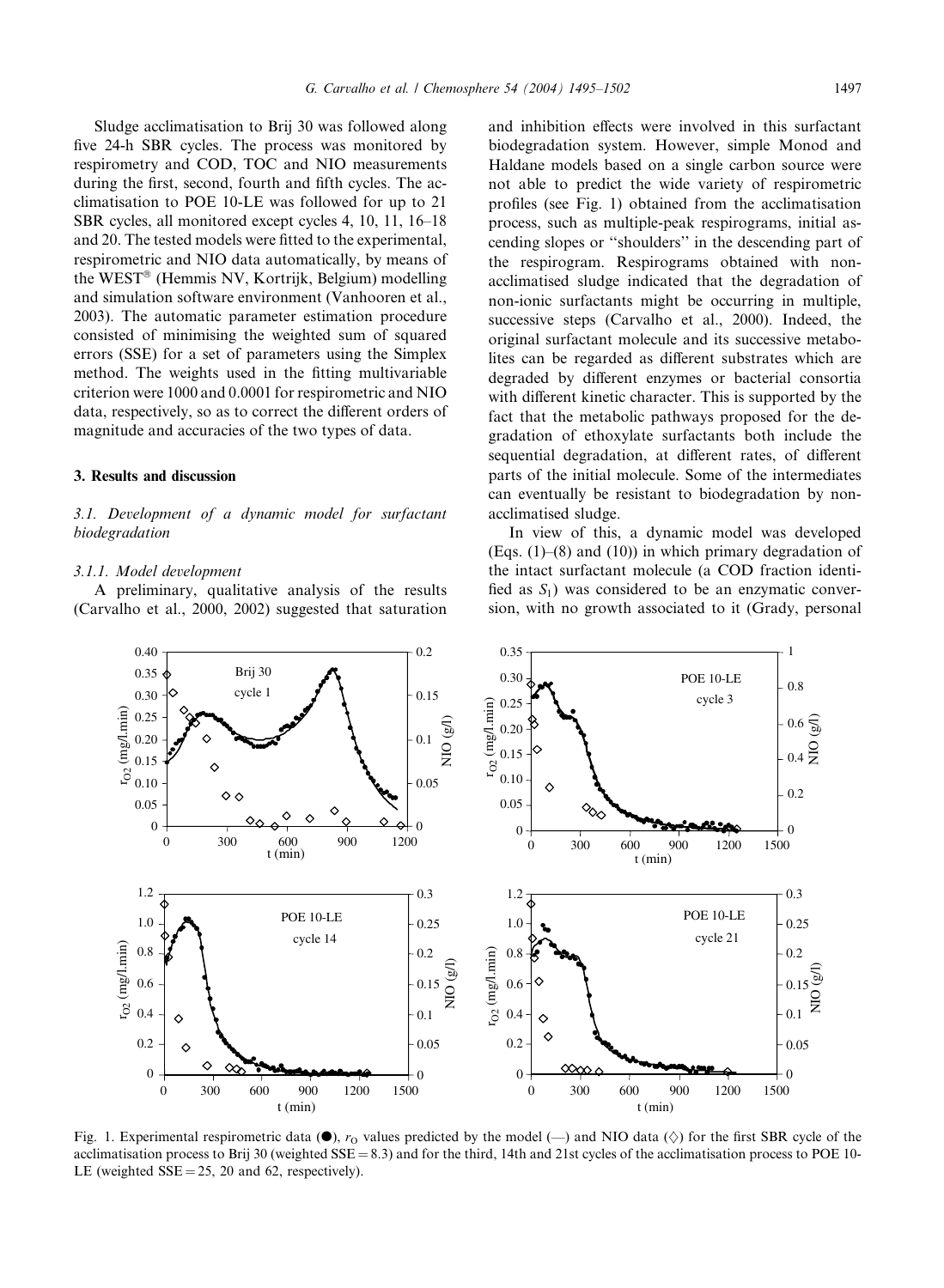communication). Therefore, a kinetic equation (Eq. (1)) of the Michaelis–Menten type was used to describe the first degradation step.

$$
\frac{dS_1}{dt} = -k_{\rm h} \cdot \frac{S_1 \cdot X_{\rm H}}{K_{S_1} + S_1}
$$
 (1)

The apparent inhibition effect observed in previous experiments, which was assumed to cause the multiplicity of peaks in a single respirogram, was admitted to be associated to the degradation of one of the metabolites and not to the initial molecule, as no apparent inhibition was observed in the initial respiration rate in the studied range of concentrations (Carvalho et al., 2001). Therefore, it was assumed that the biomass growth due to an intermediate metabolite (a second COD fraction identified as  $S_2$ ) followed Haldane inhibition kinetics, represented by Eqs. (2) and (3).

$$
\mu_{\rm H_2} = \text{Trans} \cdot \mu_{\rm max_{H_2}} \cdot \frac{S_2}{K_{S_2} + S_2 + S_2^2/K_{\rm I}} \tag{2}
$$

$$
\frac{dS_2}{dt} = -\frac{\mu_{H_2} \cdot X_H}{Y_{H_2}} + k_h \cdot \frac{S_1 \cdot X_H}{K_{S_1} + S_1}
$$
(3)

The remaining metabolites (COD fraction  $S_3$ ) were assumed to follow first-order degradation kinetics (Eqs. (4) and (5)), thus giving the low tail observed in the respirograms.

$$
\mu_{\rm H_3} = k_3 \cdot S_3 \tag{4}
$$

$$
\frac{dS_3}{dt} = -\frac{\mu_{H_3} \cdot X_H}{Y_{H_3}} + v_{S_3} \cdot \frac{\mu_{H_2} \cdot X_H}{Y_{H_2}}
$$
(5)

The parameter Trans (Eq. (6)) takes into account the initial start-up time required for solution homogenisation after substrate addition (Vanrolleghem et al., 1998).

$$
\text{Trans} = 1 - \beta \cdot e^{-t/\tau} \tag{6}
$$

The final proposed model is thus based on the sequential conversion of  $S_1$  to  $S_2$ , which is then oxidised to a third intermediate,  $S_3$ , and finally mineralised (Carvalho et al., 2001). The exogenous respiration rate  $(r<sub>O</sub>)$  and the biomass growth (Eqs. (7) and (8), respectively) were considered to be due to the consumption of  $S_2$  and  $S_3$  only.

$$
r_{\rm O} = \left[ \frac{1 - Y_{\rm H_2} - v_{S_3}}{Y_{\rm H_2}} \cdot \mu_{\rm H_2} + \frac{1 - Y_{\rm H_3}}{Y_{\rm H_3}} \cdot \mu_{\rm H_3} \right] \cdot X_{\rm H} \tag{7}
$$

$$
\frac{dX_{H}}{dt} = (\mu_{H_{2}} + \mu_{H_{3}} - b_{H}) \cdot X_{H}
$$
 (8)

The initial conditions (biomass concentration  $X_{\rm H}$  (0), surfactant concentration  $S_2$  (0) and respiration rate  $r_0$ (0)) were applied to Eq. (7) to calculate the values of the mathematical parameter  $\beta$ , introduced in Eq. (6). At  $t = 0$ , combining Eqs. (7), (6) and (2), and assuming that metabolite  $S_3$  is in negligible concentration,

$$
r_{\mathcal{O}}(0) = X_{\mathcal{H}}(0) \cdot \left(1 - \beta \cdot e^{-t/\tau}\right) \cdot \mu_{\max_{H_2}} \n\cdot \frac{S_2(0)}{K_{S_2} + S_2(0) + S_2(0)^2/K_{\mathcal{I}}} \cdot \frac{1 - Y_{\mathcal{H}_2} - v_{S_3}}{Y_{\mathcal{H}_2}}
$$
\n(9)

which can be manipulated to obtain Eq. (10), below. The dynamic model proposed is given by Eqs.  $(1)$ – $(9)$ .

$$
\beta = 1 - \frac{K_{S_2} + S_2(0) + S_2(0)^2 / K_{\text{I}}}{S_2(0) \cdot \mu_{\text{max}_{\text{H}_2}}} \cdot \frac{r_{\text{O}}(0) \cdot Y_{\text{H}_2}}{X_{\text{H}}(0) \cdot (1 - Y_{\text{H}_2} - v_{S_3})}
$$
(10)

# 3.1.2. Parameter calibration process

A structural identifiability analysis was carried out, i.e., an attempt to prove that the model parameters are independent in such a way that there is, theoretically, a unique set of parameter values which correctly fits the experimental data (Dochain and Vanrolleghem, 2001). The employed methodology consisted of transforming the non-linear model to a linear form by the generating series approach. Due to the high number of equations included in this model, an overall analysis appeared impossible. Therefore, a simplification was attempted considering sequential time periods where the three COD fractions were not all present simultaneously. However, the complexity of the calculations required to solve the resulting equations was still so high that the employed symbolic software was not able to complete the computation procedure (results not shown, see Carvalho, 2001). Therefore, this approach failed to produce any conclusion about the structure identifiability of the model. This limitation of current symbolic manipulation packages has been reported before (Dochain et al., 1995; Petersen et al., 2002). Another way of analysing the identifiability of a model is to examine the change of the system results following given changes in the parameters (Olsson and Newell, 1999). In this work, such sensitivity analysis was carried out by imposing 50% increases and reductions to each parameter value and running model simulations (Spérandio, 1998). The resulting outputs were compared to the model values obtained with all the parameters at their optimised values and the SSE were calculated. The parameters were estimated by trial and error, aiming at the minimisation of the SSE.

# 3.1.3. Application to different sets of data

The model was successfully tested with several SBRcycles of an acclimatisation process to Brij 30, with different food/microorganism ratios (Carvalho et al., 2001). It was then validated with data from a different acclimatisation experiment, carried out with POE 10-LE. Good fits could be achieved in all assays, as illustrated in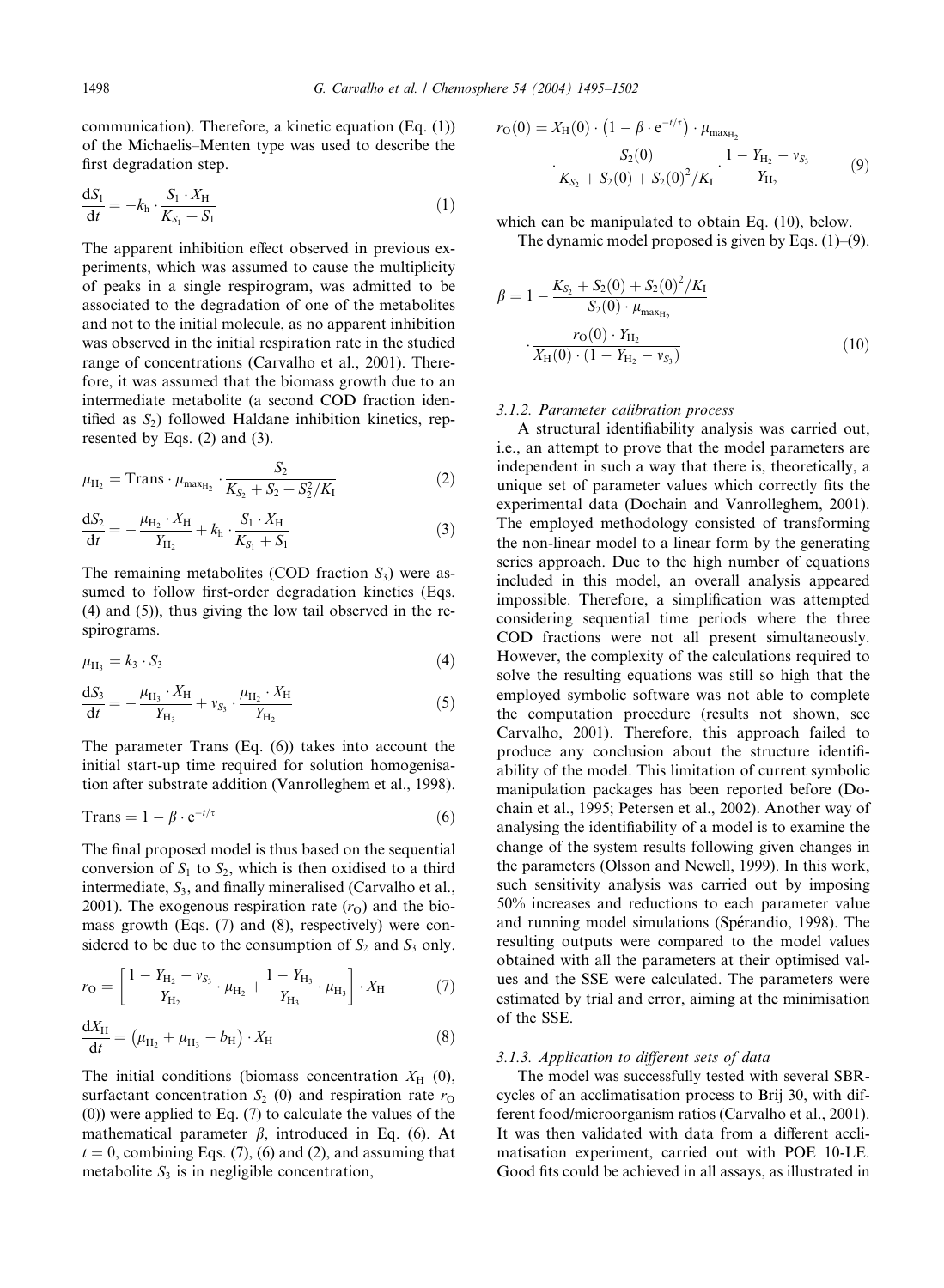Fig. 1. From the analysis of the evolution of the parameter values (Carvalho, 2001), it seemed that the main causes for the acclimatisation effect in the studied cases were the loss of inhibition of the secondary degradation step (increase of  $K_I$  values in the calibration to Brij 30 data) and an increase in affinity for the original surfactant molecule (decrease of  $K_{S_1}$  values in the calibration to POE 10-LE data). It was also observed that the parameters to which the model was most sensitive were  $K_{S_1}$ and  $b_H$ , and also  $K_I$  in the assays performed with POE 10-LE.

## 3.1.4. Validation of the model with TOC data

In parallel with the NIO titrimetric and respirometric data used in the development of the model, TOC data were collected during the experimental assays. Since they were not employed in the calibration process, these TOC data could be used to validate the model by confronting its predictions with the experimental values. The theoretical total COD was calculated from the sum of  $S_1$ ,  $S_2$ and  $S<sub>3</sub>$  values given by the model at each time instant. In order to be able to compare the theoretical COD with the measured TOC, the latter had to be converted into COD units. A range of probable successive metabolites of Brij 30 and POE 10-LE was deduced, considering initial central ether bond fission. A preferential  $\omega$ oxidation of the hydrophobic chain metabolite (fatty alcohol) was assumed, followed by degradation of the ethoxylated chain when only two C-atoms remained in the hydrophobic chain (Swisher, 1987). By calculating the theoretical COD and TOC values of these metabolites, average COD/TOC ratios  $(3.7 \pm 0.1 \text{ and } 3.6 \pm 0.1 \text{)}$ for Brij 30 and POE 10-LE, respectively) could be determined, which were the factors used to convert the measured TOC into COD units. Previously determined adsorption yields (17% for Brij 30 and 5% for POE 10- LE, Carvalho, 2001) showed that this was not a major surfactant removal process in this study. Furthermore, any eventual surfactant adsorbed to the biomass at the beginning of the SBR-cycle is likely to remain constant along the 24 h-study and not interfere with the obtained removal rates.

The results show that there is a very good agreement between the values predicted by the model and the experimental data, as illustrated by the four assays represented in Fig. 2. The differences observed for the final COD values of each assay could be due to accumulation of soluble microbial products (SMP), that were not taken into account in the model. The average percentage of residual non-degraded TOC at the end of the process was 13%, which is in agreement with the 10% typically attributed to SMP (Chudoba, 1985).

#### 3.2. Modelling acclimatisation

#### 3.2.1. Model development

As discussed above, the model parameter values obtained along the acclimatisation processes seemed to change consistently. The parameter value evolution observed for the experiment performed with POE 10-LE, which was followed for 21 SBR cycles, suggested that an acclimatisation model could be developed by converting the parameters of the surfactant biodegradation model into time varying state variables. Although all parameters varied along the SBR cycle series, two of them  $(K_{S_1})$ and  $K_I$ ) showed a wider and monotonous evolution



Fig. 2. Variation of the soluble carbonaceous material concentration in assays of the acclimatisation process to Brij 30 (cycle 4) and to POE 10-LE (cycles 3, 15 and 21). Model predictions  $(-)$  and measured TOC values converted to COD ( $\bullet$ ) (see text).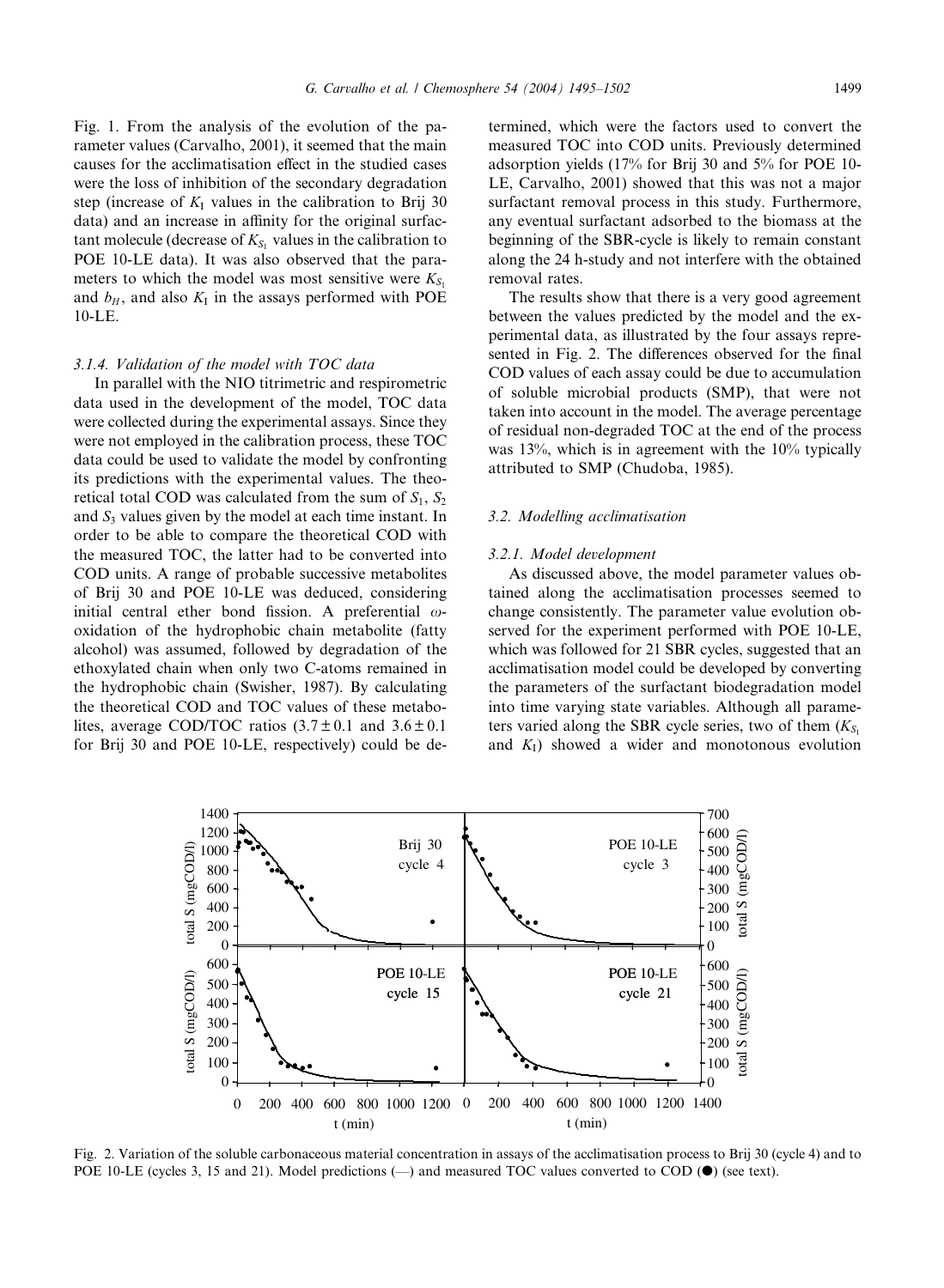

Fig. 3. (a) Variation of the model parameter  $K_{S_1}$  along the 21 days of the acclimatisation study to POE 10-LE. (b) Range of  $K_1$  values corresponding to the minimum weighted SSE values for the cycles of the acclimatisation experiment to POE 10-LE.

(Fig. 3), and were therefore selected for this model transformation. All the other parameters were considered as having constant values in the acclimatisation process, set as the averages resulting from calibration of the biodegradation model. The proposed model for  $K_{S_1}$ is given by the following equations:

$$
\frac{\mathrm{d}K_{S_1,\mathrm{acc}}}{\mathrm{d}t} = a \cdot \frac{S_1}{b+S_1} \cdot (K_{S_1,\mathrm{acc},\mathrm{max}} - K_{S_1,\mathrm{acc}}) \cdot K_{S_1,\mathrm{acc}} \tag{11}
$$

$$
K_{S_1} = K_{S_{1,0}} - K_{S_1,\text{acc}} \tag{12}
$$

 $K_I$  is one of the parameters which is affected by the acclimatisation process, as could be observed from the results obtained with Brij 30 (Carvalho et al., 2001). However, the low sensitivity of the model to  $K_I$  observed in the model calibrations with POE 10-LE data made it difficult to find the optimal values for this parameter. A range of acceptable  $K_I$  values around the minimum weighted SSE (Fig. 3) could be set by trial and error for these assays. Due to this identification problem, it was necessary to use auxiliary acclimatisation indicators and their evolutions as clues for model development. These indicators were  $k_1$  and  $k_2$ , two apparent first-order kinetic constants introduced in a preliminary quantification of the acclimatisation processes (Carvalho et al., 2000; Carvalho et al., 2003). These were calculated from the linear slope resulting from the plot against time of the logarithm of NIO  $(k_1)$  and TOC  $(k_2)$  data obtained in each SBR cycle. Therefore,  $k_1$  can be taken to express the decrease in surfactant properties (fraction  $S_1$ ) or primary degradation, whereas  $k_2$  is associated to the secondary or ultimate degradation (all fractions). Thus, the two model parameters selected to translate acclimatisation ( $K_{S_1}$  and  $K_1$ ) can be related to  $k_1$  and  $k_2$ , respectively, and the corresponding value evolutions can be compared. In Carvalho (2001), a distinct similarity was shown between the  $K_{S_1}$  model and a model which adequately describes  $k_1$  evolution, although inverted. Similarly, the model for  $K_I$  evolution with acclimatisation could be inspired by the model structure set for  $k_2$ . Both acclimatisation indicators were also helpful in the calibration of the  $K_I$  model. A unique set of  $K_I$  values could be found which predicted the time required for acclimatisation which was in agreement with the other indicating parameters  $(k_1, k_2 \text{ and } K_{S_1})$ . This time value was determined on the selected criterion for acclimatisation, which was each parameter reaching a value differing not more than 10% from the new pseudo steady-state value. The proposed  $K_I$  model is given by Eqs. (13) and (14).

$$
\frac{\mathrm{d}K_{\mathrm{I,acc}}}{\mathrm{d}t} = c \cdot \frac{S_2}{d + S_2} \cdot (K_{\mathrm{I,acc,max}} - K_{\mathrm{I,acc}}) \tag{13}
$$

$$
K_{\rm I} = K_{\rm I,0} + K_{\rm I,acc} \tag{14}
$$

Thus, the acclimatisation model is composed by Eqs. (1)–(9), with  $K_{S_1}$  and  $K_I$  being given by Eqs. (11)–(14) and the other parameters set as constants and equal to the average of their values obtained along the acclimatisation process.

# 3.2.2. Application example of the acclimatisation model for optimal operation in transient state

Overall, the work presented in this contribution was performed within the context of the biotreatment of textile industry wastewater, which is characterised by a wide variability in flow and composition. In previous studies, a temporary efficiency loss was observed in the activated sludge SBR due to lack of acclimatisation when, for example, a surfactant product was replaced by another (Carvalho et al., 2000). In a conventional WWTP, this problem can be addressed by designing the reactor capacity to cover for these low efficiency episodes. However, the metabolic changes or specific bacterial growth required for an effective acclimatisation process could be enhanced by feeding the bioreactor with small amounts of the new surfactant soon to be discharged in the wastewater, before the surfactant replacement actually takes places in the textile process. This procedure is expected to induce sludge pre-accli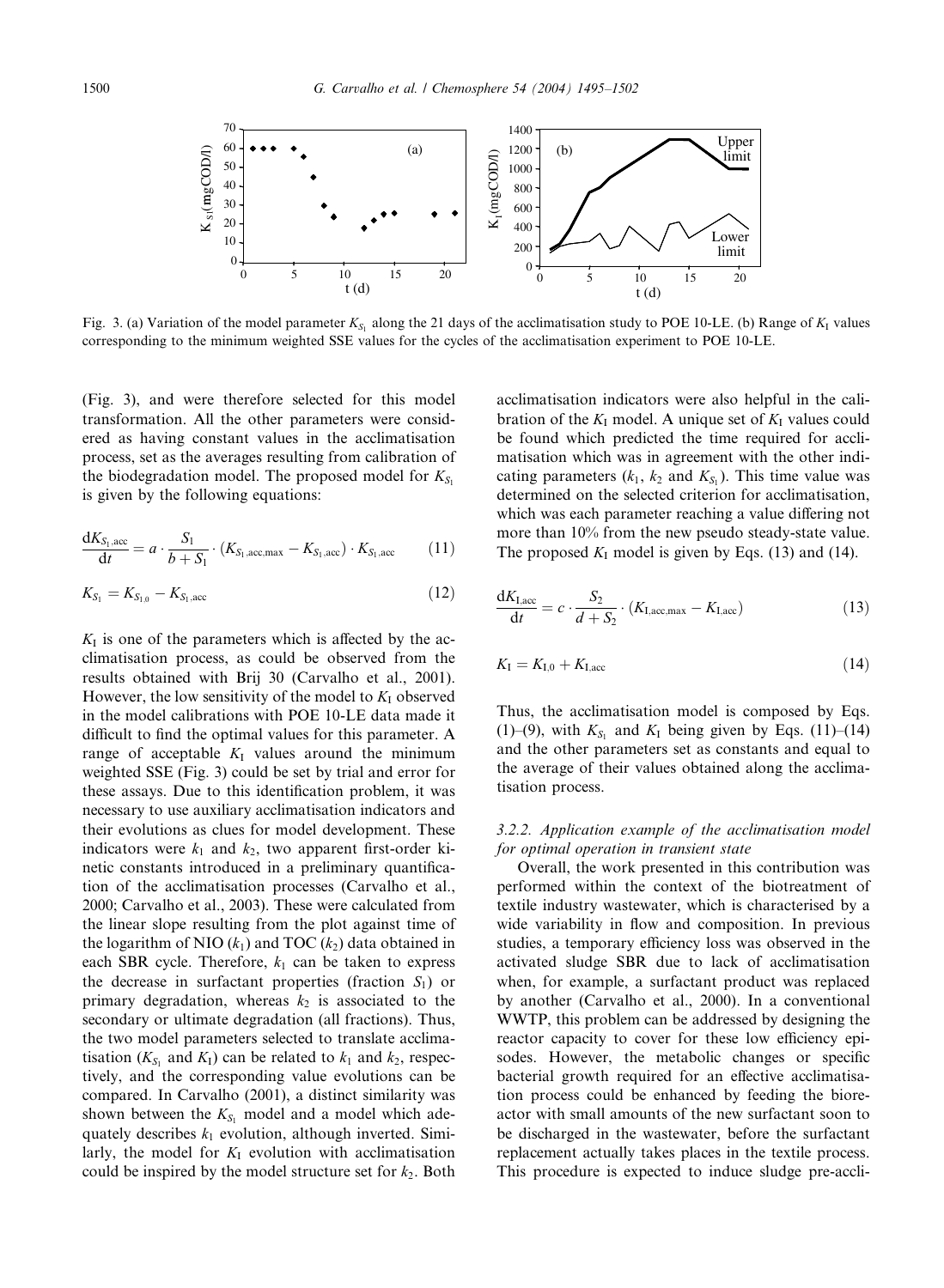matisation. By making use of the acclimatisation model presented above, it was possible to schedule and quantify the additions of the new surfactant (POE 10- LE, in this simulation) to the fed wastewater, so as to pre-acclimatise the bioreactor and ensure no loss of performance upon its introduction in the textile process. The best pre-acclimatisation scheme was found by trial and error, testing various day-to-day combinations of added POE 10-LE concentrations so as to induce sludge acclimatisation with simultaneous control of biomass growth (Table 1). From the several tested sequences, procedure 7 was selected as the one which best balanced the treated effluent quality and the surfactant requirements, avoiding excessive additional sludge production.

An economic analysis was carried out comparing the scenario of a WWTP designed and operated according to this pre-acclimatisation procedure with other scenarios where pre-acclimatisation was not considered in system design, in its operation or in both. This was possible by running simulations of the acclimatisation model in order to calculate, for each scenario, the sludge degradation capacity, the amount of surfactant needed for pre-acclimatisation, the sludge production, the pollution discharged, the energy requirements and the investment costs for tank volume and installed aeration capacity. This economic comparison, described in more detail elsewhere (Carvalho, 2001, 2002), led to the conclusion that the pre-acclimatisation strategy resulted in higher operation costs and lower investment costs. Moreover, by running simulations of the model, it could be concluded that pre-acclimatisation could be an overall cost-saving option when higher surfactant loads are expected and if a cheap product is employed for the pre-acclimatisation period. Indeed, a 5-fold increase in the organic load content of the textile wastewater would result in 20-fold higher fines due to bad quality effluent for a not prepared system such as scenario B (Table 2). This fact would lead to a 19% rise of the total costs in comparison to the base case. Furthermore, it was shown that using a 33% cheaper surfactant-containing product for pre-acclimatisation (Table 2) would make this methodology advantageous as compared to the conventional WWTP.

Table 1

Simulated values of surfactant required for pre-acclimatisation, pollution discharged in the treated effluent and excess sludge produced per acclimatisation period, and time required for acclimatisation of each simulated surfactant feeding sequence for pre-acclimatisation

| Procedure<br>no. | Organic load sequence [surfactant<br>load (kgCOD/kgTSS d)]                                                                                                                            | Surfactant for<br>pre-acclimatisation<br>(kgCOD/m <sup>3</sup> ) | Pollution discharged<br>(kgCOD/m <sup>3</sup> ) | Excess sludge<br>(kgCOD/m <sup>3</sup> ) | Time required<br>for acclim<br>(days) |
|------------------|---------------------------------------------------------------------------------------------------------------------------------------------------------------------------------------|------------------------------------------------------------------|-------------------------------------------------|------------------------------------------|---------------------------------------|
| $\mathbf{1}$     | $0.25(6 \text{ days}) + 0.4$<br>$(6 \text{ days}) + 0.8 (23 \text{ days})$                                                                                                            | 22.3                                                             | 0.013                                           | 37.9                                     | 35                                    |
| 2                | $5 \times 10.3$ (2 days)<br>$+0.6$ (2 days)] + 3 times<br>$[0.8 (2 \text{ days}) + 0.3 (2 \text{ days})]$<br>$+0.8$ (1 day)                                                           | 16.4                                                             | 0.016                                           | 31.0                                     | 33                                    |
| 3                | $0.2$ (1 day) + 3 times [0.2 (1 day)<br>$+0.5$ (1 day)] + 6 times [0.2 (1 day)<br>$+0.6$ (1 day)] + 5 times [0.2 (1 day)<br>$+0.7$ (1 day)] + 4 times [0.2 (1 day)<br>$+0.8$ (1 day)] | 15.6                                                             | 0.017                                           | 33.5                                     | 37                                    |
| 4                | $0.2$ (1 day) + 0.3 (1 day) + 10 times<br>$[0.6 (2 days) + 0.2 (2 days)]$<br>$+0.6$ (3 days)                                                                                          | 18.3                                                             | 0.02                                            | 40.2                                     | 45                                    |
| 5                | $0.2$ (1 day) + 0.3 (1 day) + 7 times<br>$[0.6 (2 days) + 0.2 (2 days)] + 2 times$<br>$[0.7 (2 days) + 0.2 (2 days)]$<br>$+0.7$ (2 days)                                              | 16.7                                                             | 0.018                                           | 36.1                                     | 40                                    |
| 6                | 6 times $[0.5 (1 day) + 0.05 (1 day)]$<br>$+4$ times [0.2 (2 days) + 0.6 (2 days)]<br>$+3$ times [0.2 (2 days) + 0.7 (2 days)]                                                        | 15.1                                                             | 0.018                                           | 36.1                                     | 40                                    |
| 7                | 10 times $[0.6 (1 day) + 0.05 (3 days)]$<br>$+0.6$ (1 day)                                                                                                                            | 8.1                                                              | 0.033                                           | 29.5                                     | 41                                    |

The total values are given per  $m<sup>3</sup>$  of SBR tank working volume. On column 2, surfactant load values, followed by the number of consecutive days during which each value was applied, are given for each simulated acclimatisation sequence.